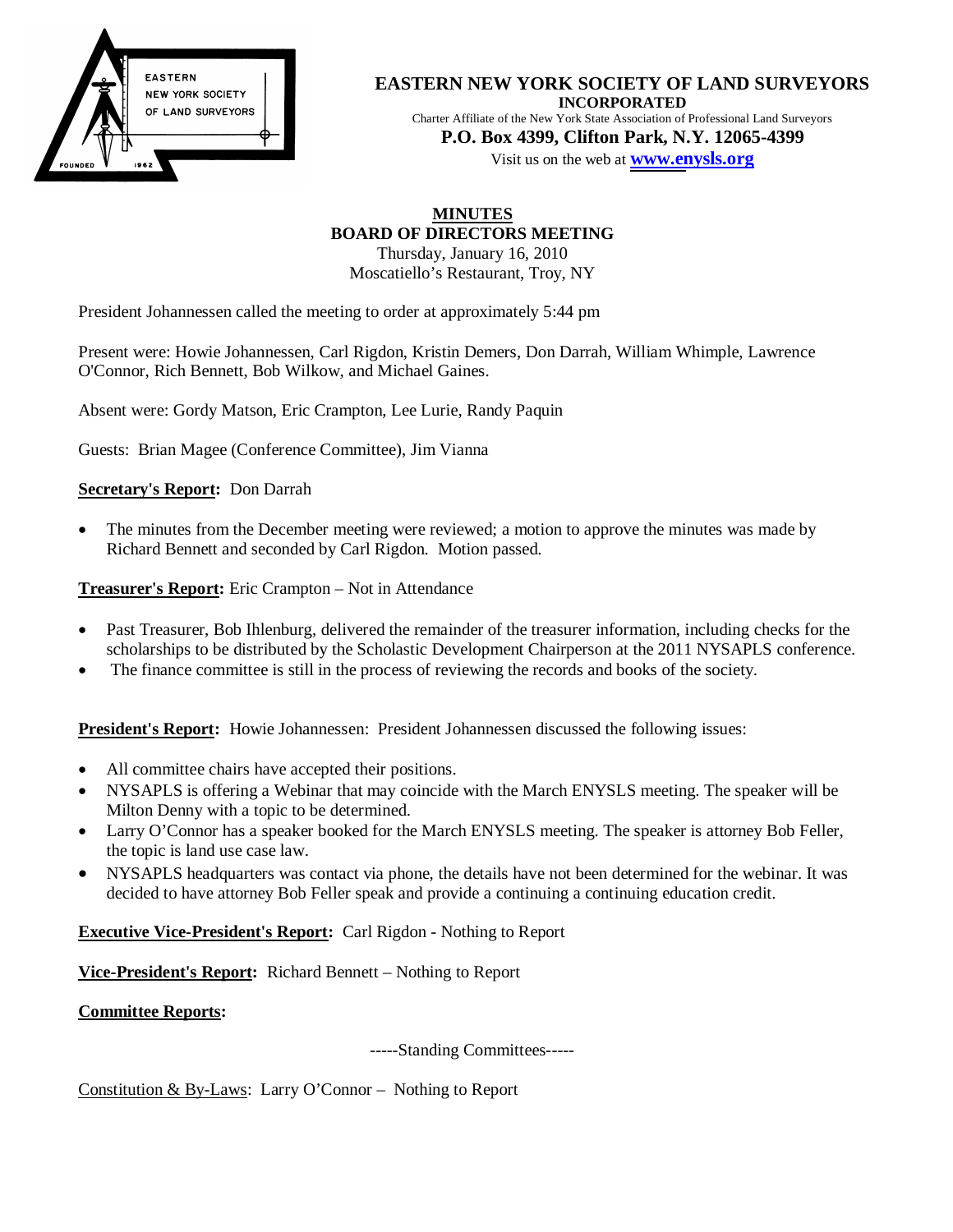Scholastic Development: Kristin Demers:

- Scholarships will be awarded at the conference, One  $(1)$  scholarship will be awarded to Alfred and three  $(3)$ scholarships will be awarded to the Ranger School. The scholarship committed received no applications from Paul Smith's, MVCC, or HVCC.
- 2011 Shadow Day will follow the same format as 2010. Shadow Day will be held on the same day as the April ENYSLS Board meeting. The committed is requesting approximately \$75.00 from each sponsor to cover the cost of the hotel room and dinner. Actual costs will depend on the number of participants.

Ethics: Richard Bennett – Nothing to Report

Continuing Education: Jody Lounsbury – Nothing to Report

Finance: Carl Rigdon – Nothing to Report

• The committee is still reviewing the books and records of the society.

Membership: Bob Wilkow – Nothing to Report

Legislative: Larry O'Connor – Nothing to Report

Program: Randy Paquin – Not in Attendance- Bill Whimple provided the following summary.

• January speaker, Steve Roden will not be able to attend due to illness. Brad Beeler from Maine Technical Source has been asked to speak on a similar topic. Tom Stinton from ADMAR will also be in attendance; Tom has been asked to work with Brad in assisting with the presentation.

Public Relations: Jody Lounsbury – Nothing to Report

Technical Information and Business Practices: Mike Gaines – Nothing to Report

-----Temporary and Ad-hoc Committees-----

Website and Archival Information: Kurt Heiss – Nothing to Report

Conference Committee 2012: Brian Magee –

- 2011 Conference to take place January 19-21 at Turning Stone Resort.
- 2012 Conference to be hosted by ENYSLS in Saratoga, arrangements are underway. Conference will take place on Monday, Tuesday, and Wednesday, January 9-11. 75 volunteers will be needed, Colleges will be on break at the time of the conference and students are not expected to attend. Volunteers will be need in seminars, registration and at the bookstore.
- 2013 Conference sponsorship is still open. ENYSLS could possibly sponsor 2013 as well.

# **EASTERN NEW YORK SOCIETY OF LAND SURVEYORS, INC.**

|                                                         | <b>President: C. Howard Johannessen</b><br><b>Exec. Vice-President: Carl Rigdon</b><br>Vice-President: Richard Bennett<br><b>Secretary: Don Darrah</b> | C. Howard Johannessen 2012<br><b>Gordon Matson</b><br>Lawrence J. O'Connor 2012<br><b>Kristin Demers</b> | 2012<br>2012 | <b>Eric Crampton</b><br><b>Don Darrah</b><br><b>Carl Rigdon</b><br><b>Mike Gaines</b> | 2013<br>2013<br>2013<br>2013 | <b>Randy Paquin</b><br><b>Lee Lurrie</b><br><b>Richard Bennett</b><br>Robert Wilkow | 2014<br>2014<br>2014<br>2014 |  |
|---------------------------------------------------------|--------------------------------------------------------------------------------------------------------------------------------------------------------|----------------------------------------------------------------------------------------------------------|--------------|---------------------------------------------------------------------------------------|------------------------------|-------------------------------------------------------------------------------------|------------------------------|--|
|                                                         | <b>Treasurer: Eric Crampton</b>                                                                                                                        |                                                                                                          |              |                                                                                       |                              | Past President - William Whimple                                                    |                              |  |
| <b>D' JUST OF A CD C LUT LOT CUT LUI (F10) 420-0004</b> |                                                                                                                                                        |                                                                                                          |              |                                                                                       |                              |                                                                                     |                              |  |